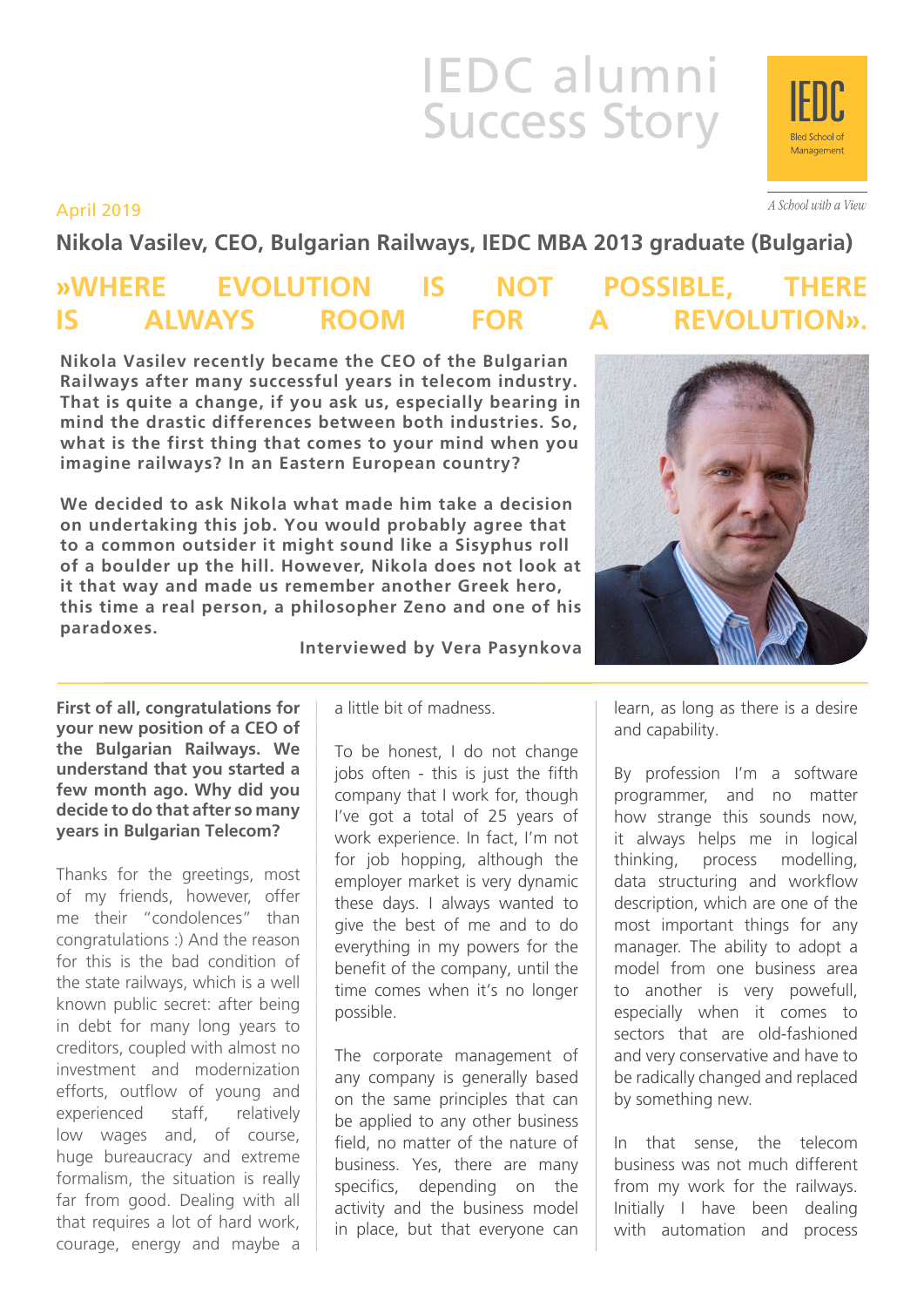management for a long time. I have worked in a company that has been also awarded several times for innovations - it's quite a contrast to what my current job position and current position is like. However, what seems like incompatibility at a first glance, is not at all. Things are the same when you look into the details. The question lies in formulating goals properly and finding ways to achieve those.

**When one hears »state railways«, and we are talking about railways in one of the Eastern European countries, immediately a picture of a old inflexible system comes to mind. Is that so? What state was the company in when you joined? Where do you see main challenges and opportunities for its development?**

The description is absolutely accurate, I would even say it's quite "gentle" for the reality.

Generally, the railway sector is one of the most closed and conservative of all, and when it comes to the railways in Eastern Europe, it is one of the brightest examples of that. Railways always acted as a separate institution, a state within the state. It is still like that everywhere - even in Western Europe or the US. An interesting fact is that this industry just a hundred years ago was one of the most modern sectors with the fastest development and technology improvements. In contrast to what it is now lagging behind in many contries.

There are many possible answers to the question is this so - some of them are technical and technological, but one should not underestimate politics and social issues. Moreover, all the above needs to take into perspective

Moreover, all the above needs to take into perspective also the fact that the payout time of the investments is long - in railways, it can reach about 20-25 years. Last but not least, we are talking about billions of euros of investments.

Change comes slowly as there is a great deal of opposition and opportunism for maintaining the status quo. The main driver for change is the European Union, both with its decisions to remove the monopoly of the state and to finance the development of the railway sector through funds, grants and projects.

For the Bulgarian railways, almost everyone says that it is impossible to change, that we have already far passed the point of no return which can be divided endlessly. So, in fact no motion ever occurs. But in practice this happens and the arrow strikes the target. That's what we're trying to show and do right now with the railways. It is a great challenge for me and for the team and I hope we have time and opportunity to make things move.

**At the time when you were applying for the MBA program at IEDC, you were working for the Karlovo Freight Wagon Factory where you contributed to the cultural »turnaround« of the company. Is it in a way similar to what you have to deal with in the state railways now? In your opinion, how difficult is it to change the culture and what** 



no return and the worst is the opinion that we "missed the last train". However, I don't believe in that. People say where evolution is not possible, there is always a room for revolution.

One of the Zeno's paradoxes about the motion to occur and that is well described with the example of the flight of the arrow says that theoretically, the arrow can never reach the target, because it has to pass half of the remaining distance, which

#### **a manager needs to be aware of before delving into such an endevour?**

With VRZ Karlovo I have been working on the other side of the railway business and it was an excelent experience. I have seen the process, I know how it works and how to deal with it. I have also seen all the problems that arise for subcontractors, what kind of obstacles there were and the conditions for work, and, most importantly, I know what has to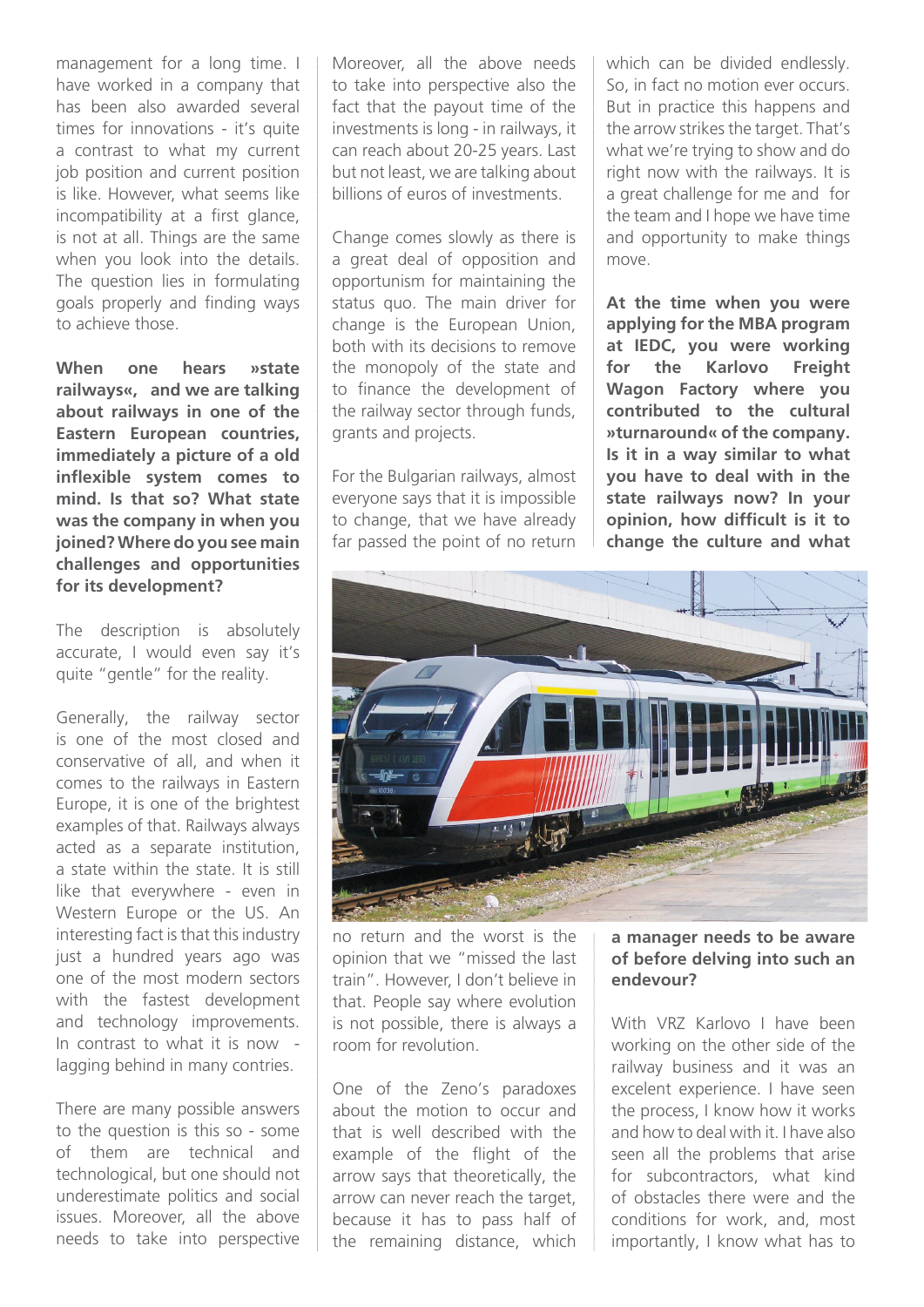to be done for them to improve.

In that regard, we are now trying to optimize all processes in the railways for them to become more efficient, faster and more user-friendly. We are also working on removing any barriers, formal or informal, which were set toward subcontractors. I strongly believe that the work always needs to be results driven and any initial restrictions are usually not healthy for the business. In VRZ KArlovo it was a lot easier to work, for starters, because it was a private company; now, when we are talking about railways, the factors that affect the work are numerious and more complicated. Mind you, we are talking about a large sized company - there are over 9,000 people in the state railways, each of them with their own desires, interests and competences.

There are also a number of legal constraints that can't be ignored, especially in the preparation and rules of public tenders. With a view to preventing corruption, the procedures are quite heavy, inflexible and totally uncompetitive, despite the best intentions of the state. The procurement process is a bit bottom-up and slow - in order to buy something there is no direct purchasing in place and a tender must be prepared and participants invited. However, they don't always want to deal with bureaucracy or to wait for the process to completed. As an example, currently we have a tender for services up, which was announced two years ago, and it is still in the phase of offers review, due to complains in the court.

Additionally, the people who work in the company are accustomed to work as state employees - with or without efforts or company profit their salaries are secured. Because the wages are considerably lower than in the private sector, it is hard to hire new, more motivated staff. Qualification is also questionable - due to language limitations there is almost no way to compare and monitor the international market development. Everything seems to be fixed and reduced to the old practices and knowledge.

The biggest challenge is the digitalization and overall speeding up of the processes and document turnaround. The state railways still live in the 19th century everything is on paper and there are a lot of documents used. The minimum time limit for initiating any procedure is over 60-90 days, plus for procurement aditionally 90-120 days at least. The current reviews show many incomplete procedures in process for more than a year, which practically are no longer relevant.

#### **Did education at IEDC help you in any way? Any particular professor or classroom experience that you recall that impacted your thinking and in what way?**

It is neither possible nor fair to single out any of the professors from each of them I have taken something interesting and useful, applicable in the real business.

The biggest advantage of studies at IEDC training is that learning is based on real case studies and not on dry theory. The environment and ambience of the school are also predisposing to focus on the learning process.

Also the possibility to be with classmates from varied companies and with different experience is giving a great chance to learn something new. This is especially relevant to the Presidents MBA program format - due to its duration, I had the opportunity to meet several generations of graduates.

For sure I can say I miss all my classmates and professors and the time spent at IEDC.

#### **Would you say you have found a way to balance time you devote to work and family? What helps you get energized to deal with daily pressures?**

Unfortunately, I haven't found a fully workable way yet. I try to find balance but in most cases this is not possible. When you have a lot of tasks that need to be done at the same time and they all have the same priority level, it's hard situation to deal with.

My work days are quite complicated - early wake-up to review some documents and emails due, preparation of the daily schedule, and arriving to the office, where I'm immediately overwhelmed by many different emergent tasks and problems that each of the subordinates tries to coordinate and to get an approval of or a decision on. I also have many meetings with a variety of external people - some of them are interesting, others are just formal protocol meetings for the record. And there is a lot of documents signing ... Lastly, just when the official working day ends, for an hour or two, I'm devoting some time for reflection and strategic thinking.

As a matter of principle, all weekends and holidays I keep for the family, when I'm doing my best to give them all my attention. This is also my time for rest and relaxation.